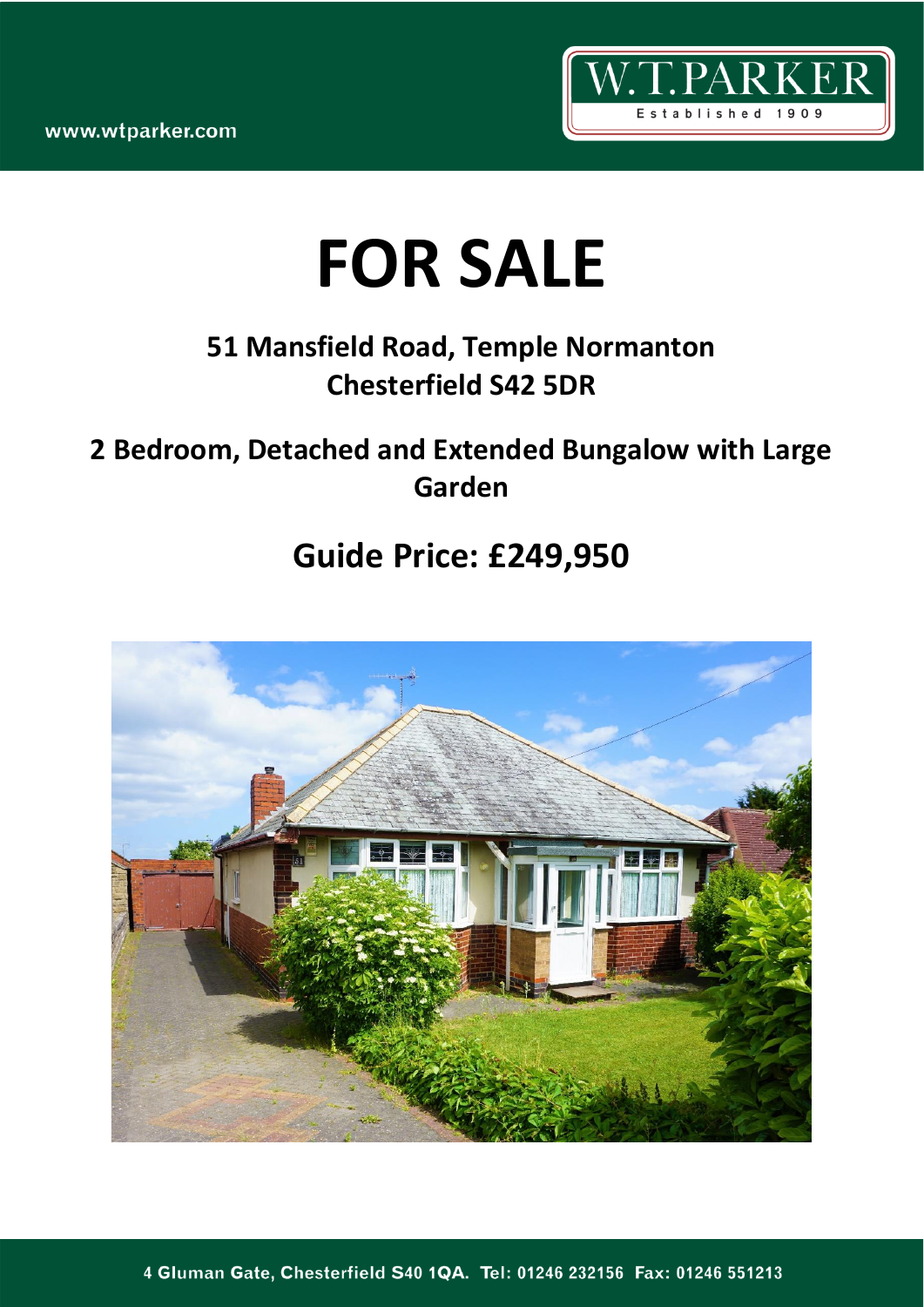#### **Key Features**

- Large rear garden with open views
- No upward chain
- Newly installed central heating boiler. UPVC double glazed windows and doors
- Spacious living accommodation across one floor
- Close to A617 and motorway network

#### **Description**

An exciting opportunity has arisen to purchase this spacious, 2-bedroom, detached bungalow in Temple Normanton. The property is in need of modernisation throughout, but has been extended and offers excellent living accommodation across one floor. A new central heating boiler has recently been installed and the electrical system has been updated.

#### **Ground Floor**

The ground floor comprises of a useful porch area leading through a brick archway and a period upper glazed front door into the hallway.

To the right and front of the property is a good-sized bedroom with bay window overlooking the front garden. To the left and front of the property there is a spacious lounge with bay window and gas fire. Through glazed double doors from the lounge, there is a sitting/dining room with recessed full height storage cupboards and gas fire.

To the rear of the sitting/dining room is the kitchen which overlooks the beautiful rear garden. This has a single - drainer stainless steel sink unit, white fitted units and plumbing for a washing machine. There is also a walk-in pantry with fixed shelving. To the rear of the kitchen, a porch leads out to the garden.

The inner hall has storage space which contains the hot water cylinder and the gas fired central heating boiler is wall mounted. Off the inner hall, the bathroom comprises of panelled bath with adjoining shower cubicle, WC and vanity unit. To the rear of the property there is a further bedroom which benefits from the views of the rear garden. There is also a separate WC with hand basin.

#### **External areas of the property**

The external area comprises of a block-paved driveway leading to the detached garage which contains an inspection pit. To the front of the property there is a neat lawned garden with mature shrubs. At the rear of the property is a beautiful, large lawned garden with a path running down one side. There are plenty of mature shrubs and wooden fencing runs along both sides of the garden. There is also a small shed/summer house and bird bath.

**Accommodation** (dimensions approx.):

- Front Bedroom  $-3.95$ m x 3.74m
- Rear Bedroom 4.41m x 3.16m
- Front Lounge 3.95m x 3.81m
- Sitting/Dining Room 4.70m x 3.71m
- Kitchen 3.89m x 2.63m
- Bathroom 2.75m x 1.94m
- Separate WC 2.63m x 0.95m
- Detached Garage 5.50m x 2.51m

| <b>Council Tax Band</b> | <b>EPC Rating</b> |
|-------------------------|-------------------|
| C                       | D                 |

#### **Viewing**

Viewing strictly through the Agents.



*Sitting Room/Dining Area Kitchen*

#### **Services**

Mains Gas, Electric, Water and Drainage

#### **Tenure and Method of Sale**

The property is being sold freehold with vacant possession.

#### **Rights of Way, Wayleaves and Easements**

The Property is sold subject to, and with the benefit of all rights of way whether public or private, water, drainage, watercourses, light, wayleaves, and other easements, quasi or reputed easements and rights of adjoining owners (if any) affecting the same and all matters registerable by any competent authority pursuant to statute.

#### **Restriction**

The site is to remain as a plot for a single residential dwelling.